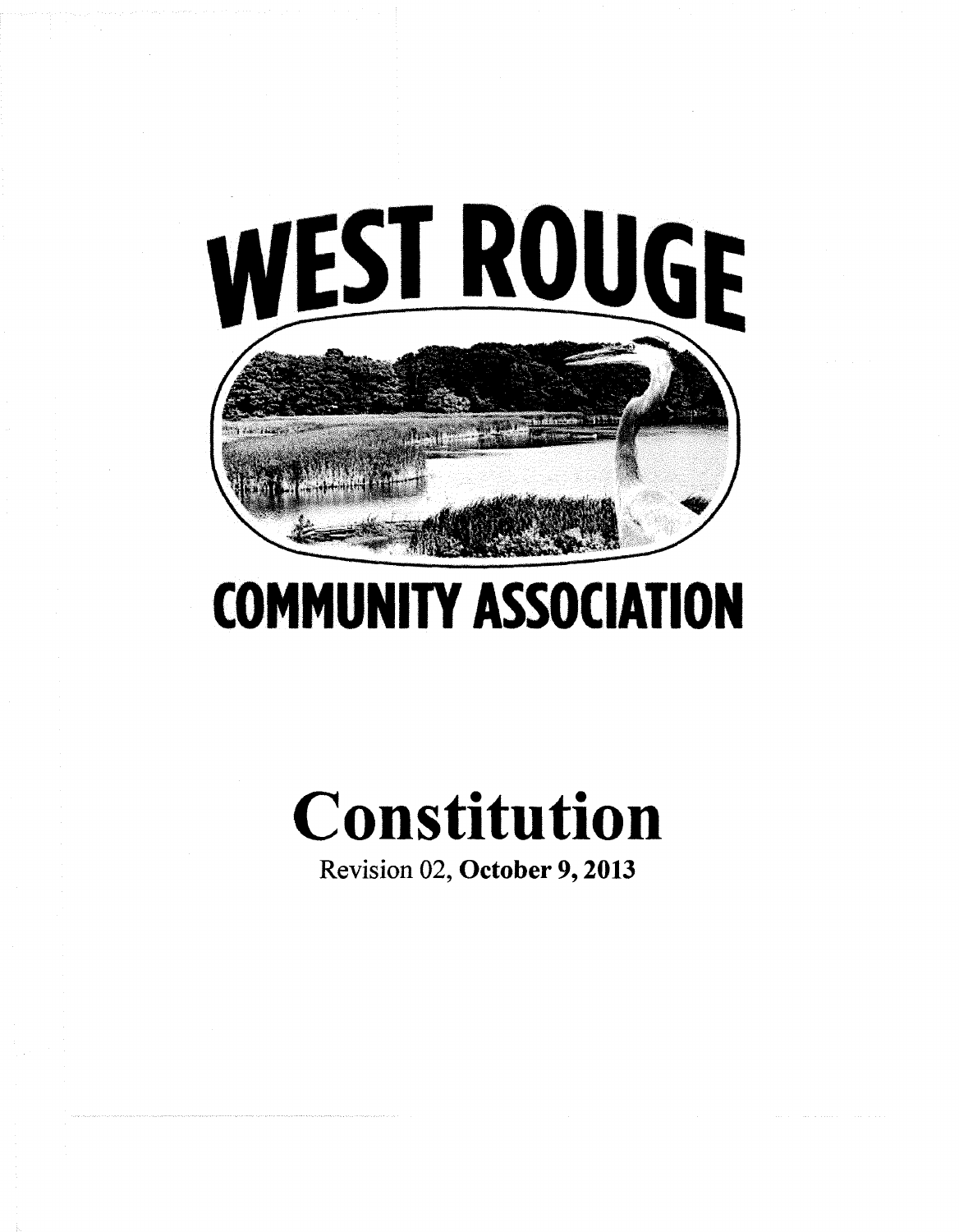### **Board of Directors:**

|                                 | <b>Name</b>              | <b>Signature</b> |
|---------------------------------|--------------------------|------------------|
| President:                      | Tom Jones                | $\sim$           |
|                                 |                          |                  |
| Treasurer:                      | <b>Christopher Deans</b> |                  |
| Secretary:                      | Elliotte Boyko           |                  |
| Chair, Communications Committee | Vince Boyko              |                  |
| Chair, Membership Committee     | Kathleen Farrell         |                  |
| Chair, Planning & Environment   | <b>Brian Sheridan</b>    |                  |
| Directors at Large              | Lin Fisher               |                  |
|                                 | Victoria Lecker          |                  |
|                                 | Jeff Ward                |                  |
|                                 | Larry Whatmore           |                  |
|                                 |                          |                  |
|                                 |                          |                  |
|                                 |                          |                  |
|                                 |                          |                  |
|                                 |                          |                  |
|                                 |                          |                  |
|                                 |                          |                  |
|                                 |                          |                  |

Approved at the West Rouge Community Association's<br>Annual General Meeting Wednesday, October 9, 2013<br>Confirmed by:

on force President

 $\frac{\ell}{\sqrt{\frac{2}{3}}\sqrt{2}}$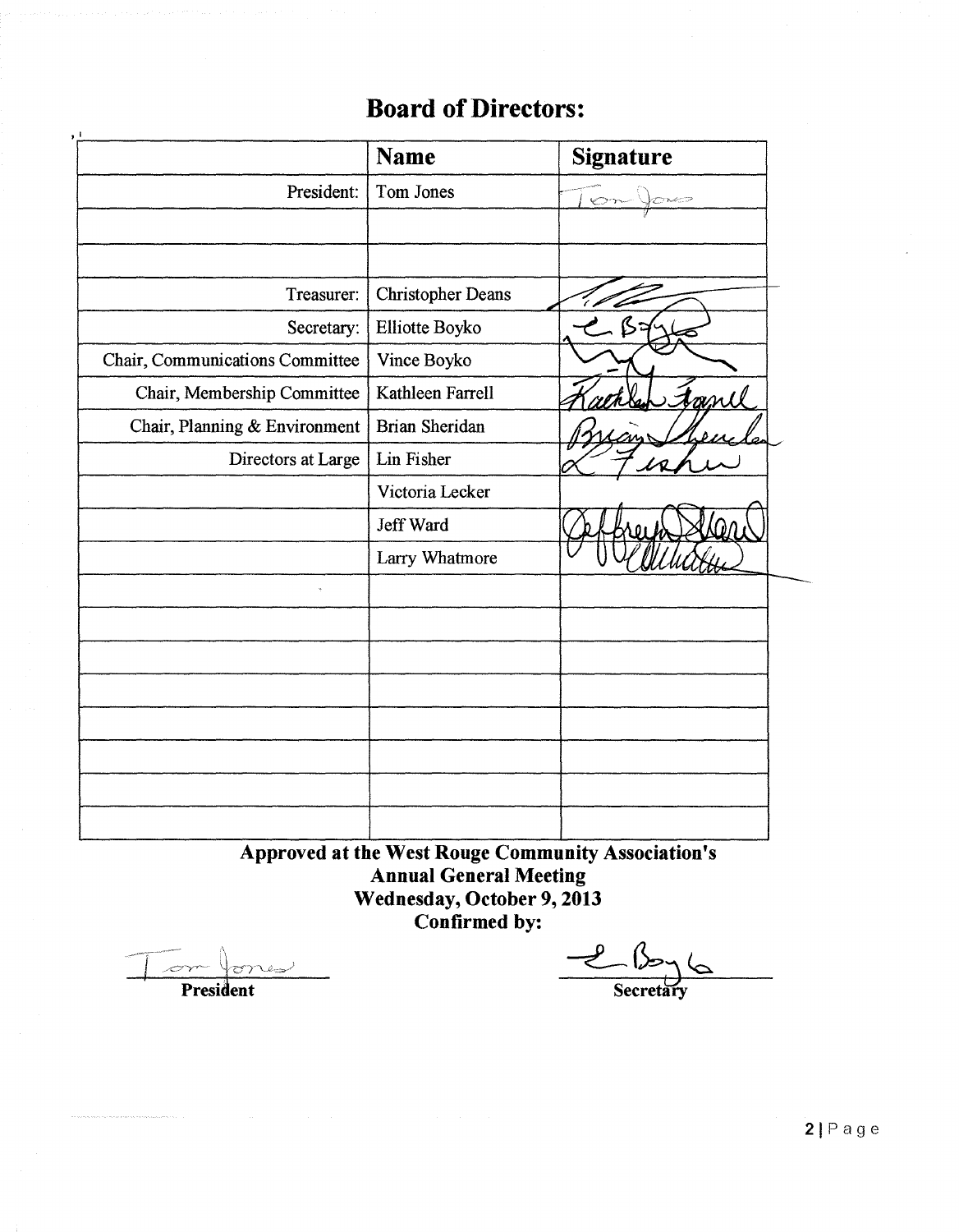| 5.2.3 Specific Duties of the Executive measurement contains the control of the Executive measurement of the Executive measurement of the Second St. |  |
|-----------------------------------------------------------------------------------------------------------------------------------------------------|--|
|                                                                                                                                                     |  |
|                                                                                                                                                     |  |
|                                                                                                                                                     |  |
|                                                                                                                                                     |  |
|                                                                                                                                                     |  |
|                                                                                                                                                     |  |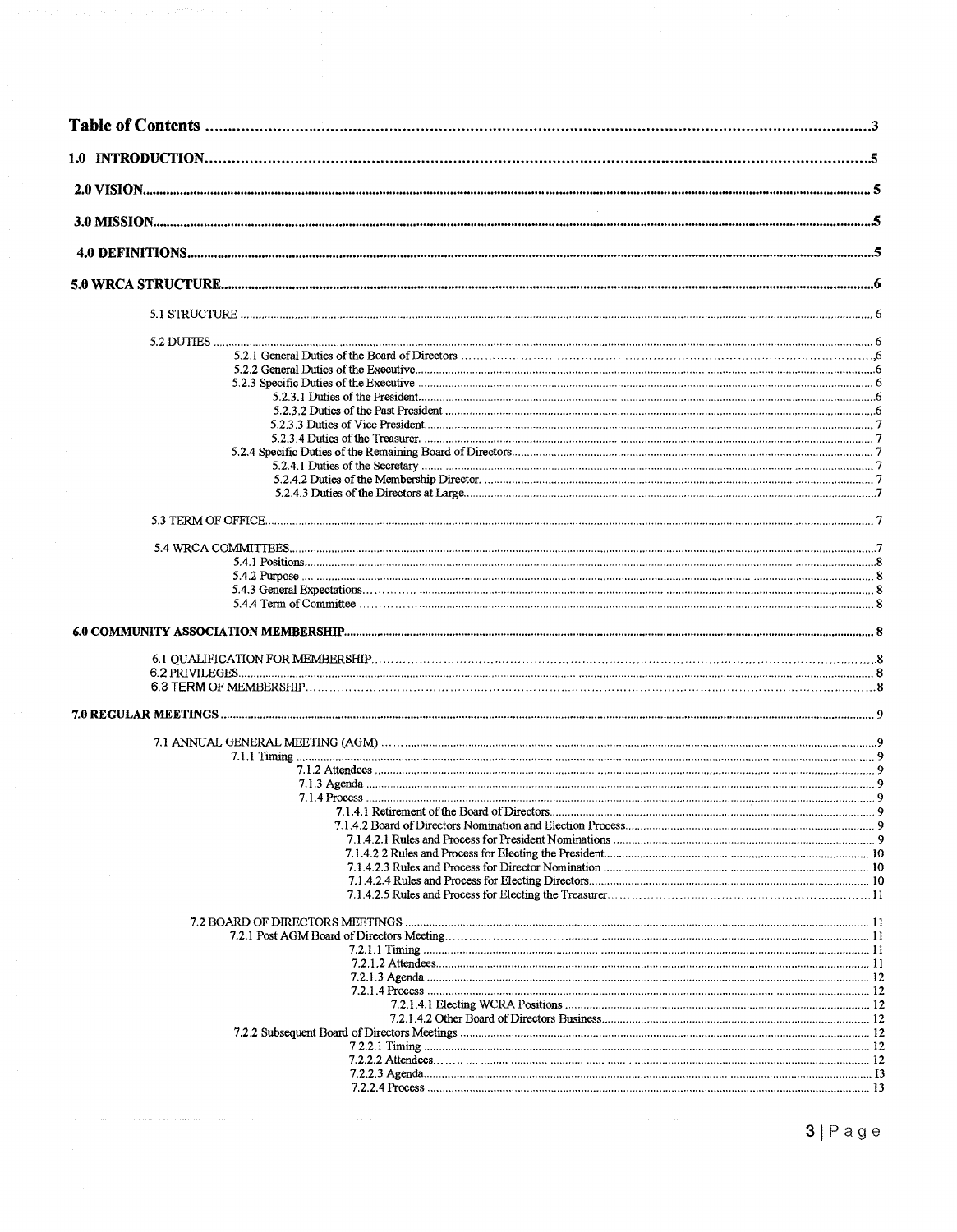| <b>8.0 FINANCE</b> |                                                                                    |  |
|--------------------|------------------------------------------------------------------------------------|--|
|                    |                                                                                    |  |
|                    |                                                                                    |  |
|                    |                                                                                    |  |
|                    |                                                                                    |  |
|                    |                                                                                    |  |
|                    |                                                                                    |  |
|                    |                                                                                    |  |
|                    |                                                                                    |  |
|                    |                                                                                    |  |
|                    |                                                                                    |  |
|                    |                                                                                    |  |
|                    | 9.0 MID-TERM REMOVAL OF A BOARD OF DIRECTOR & APPOINTMENT OF A DIRECTOR AT LARGE15 |  |
|                    |                                                                                    |  |
|                    |                                                                                    |  |
|                    |                                                                                    |  |
|                    |                                                                                    |  |
|                    |                                                                                    |  |
|                    |                                                                                    |  |
|                    |                                                                                    |  |
|                    |                                                                                    |  |
|                    |                                                                                    |  |
|                    |                                                                                    |  |
|                    |                                                                                    |  |

Revision 02

Section

Summary of Changes

| Section: | 5.2.3.4   | Revision                      |
|----------|-----------|-------------------------------|
|          | 63        | Revision                      |
|          | 7.1.4.2.5 | Addition                      |
|          | 82        | Deletion & Addition           |
|          | 85        | Deletion, Revision & Addition |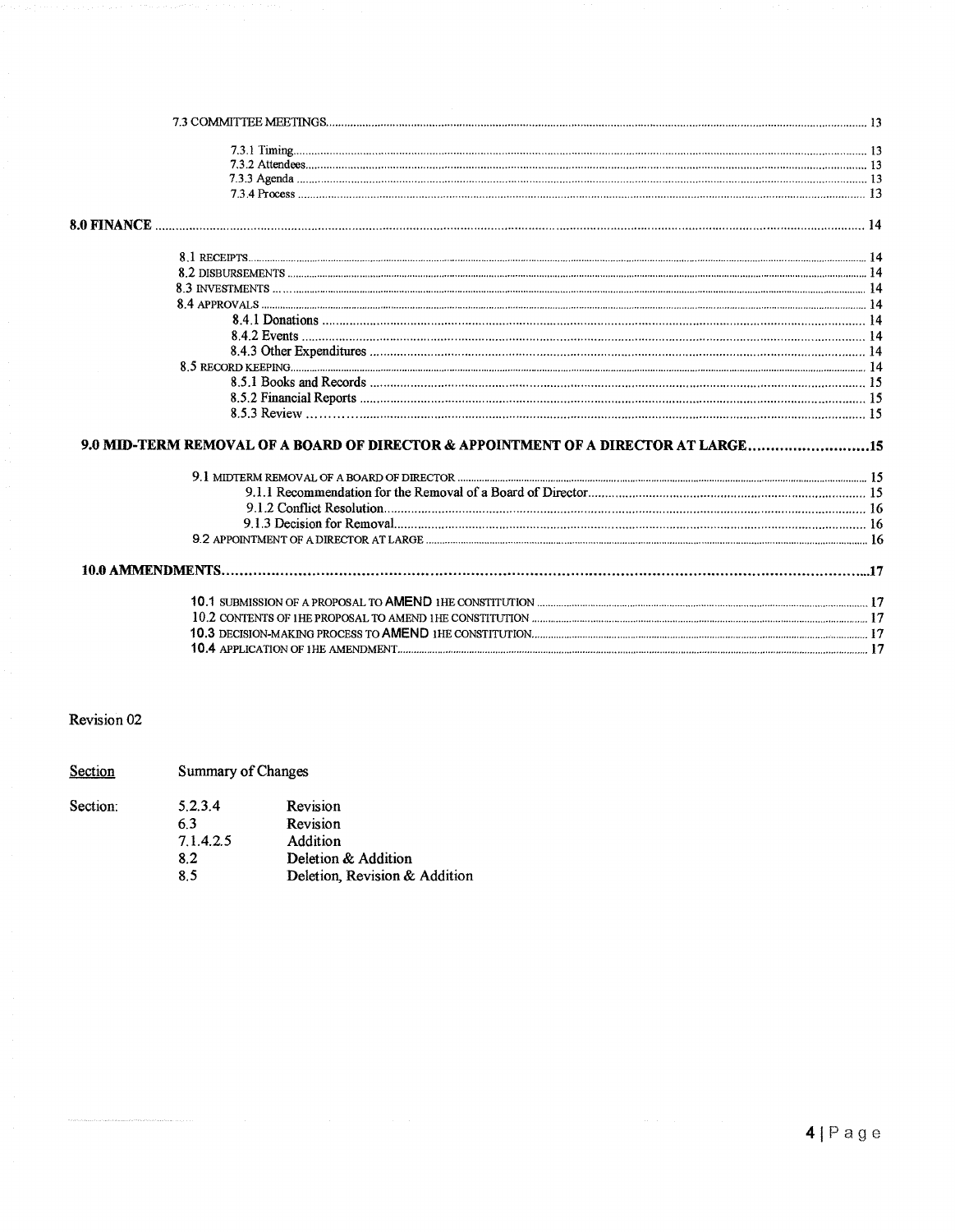#### **1.0 Introduction**

- (1) The purpose of this document is to provide the fundamental principles, which govern the operation of the West Rouge Community Association (WRCA). **It** shall also serve to establish specific rules of guidance by which the WRCA shall function
- (2) The WRCA is located in the community of West Rouge, Toronto, Ontario, Canada. West Rouge is bordered on the North by highway 401, on the West by Port Union Road, on the South by Lake Ontario, and on the East by the Rouge River.
- (3) The WRCA was incorporated on December 9, 1983 to act as a representative body for the community. Corporation number 000569729.

#### **1.0 Vision**

We, the Board of Directors of the WRCA, support the protection and preservation of the community, honour its rich heritage, and value community involvement, environmental sensitivity, responsible planning, & overall community safety.

#### **2.0 Mission**

To achieve the Vision, we shall:

- 1. Observe and analyze conditions that may impact the community.
- 2. Promote and encourage the active participation of all West Rouge residents and businesses in civic and community life.
- 3. Ensure interactive communication with the community.
- 4. Liaise with elected officials, government agencies, and neighboring community groups.
- 5. Monitor issues that come before government bodies, or agencies that are of interest and/or concern to the residents and businesses of West Rouge.
- 6. Be a non-partisan organization in every respect.
- 7. Take whatever action deemed necessary and appropriate on behalf of the community.

#### **4.0 Definitions**

The following outlines the defmitions to words and terms used in this document:

- Amendments: Any change to the language, or intent of the constitution.
- **Community:** The residents, business people, structures, land, air, and water bounded by highway 401 to the North, Lake Ontario to the south, Port Union Road to the West, and the Rouge River to the East.
- **Conflict of Interest:** A conflict (real, potential or perceived) between a Director's personal or affiliated interests and the interest and/or duty of the WRCA and its Board of Directors as outlined in this document.
- **Fiscal Year:** The fiscal year shall be from October 1 to September 30 of the following year.
- **Non-partisan:** Not siding with any individual or group of individual's cause(s) based on political favoritism or affiliation Supporting an individual or group of individual's cause(s) is to be strictly based on the merits of the cause supporting the mission.
- **Official Communications:** Any written and signed communication explicitly denoted as coming from the WRCA
- **Term (or term of office):** The time between Annual General Meetings.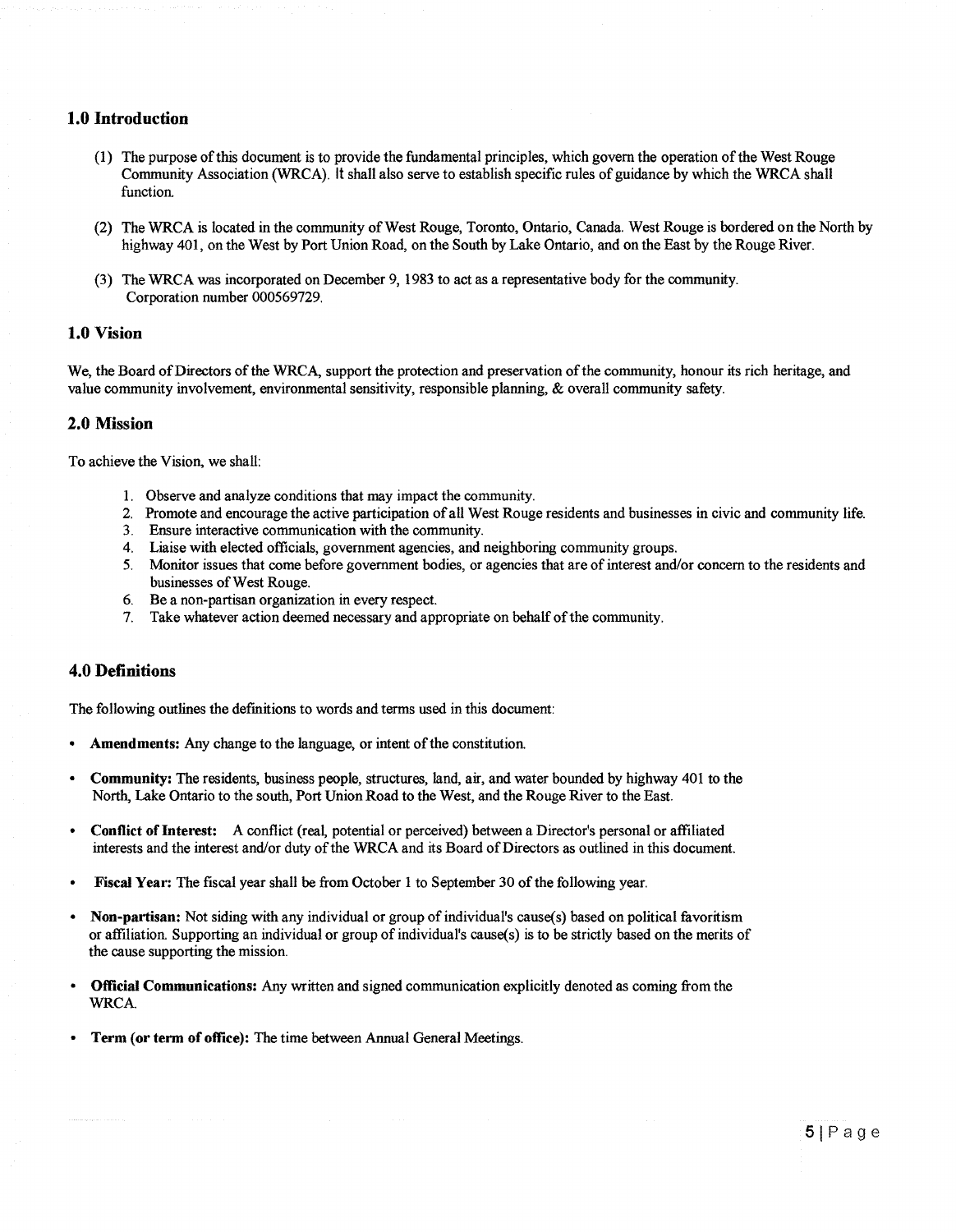#### **5.0 WRCA Structure**

#### **5.1 Structure**

(1) The WRCA shall have the following Executive positions on the Board of Directors:

- 1 President
- 1 immediate Past President (departing President's option)
- 1 Senior Vice President\*\*
- 1 Vice President
- 1 Treasurer

\*\* Depending on the total number of Board of Directors available, this position is at the discretion of the Board of Directors.

(2) In addition the WRCA shall have the following supporting positions on the Board of Directors:

- 1 Secretary
- 1 Membership Director
- Directors at Large such that the total number of Board of Directors does not exceed twenty.

#### **5.2 Duties**

#### **5.2.1 General Duties** of the **Board** of Directors

It is the general duty of the Board of Directors to:

- Embrace the Vision (section 2.0) and carryout the Mission (section 3.0).
- Attend as many regular Board of Directors meetings as possible (in order to stay informed in all WRCA business).
- Engage in the discussion of agenda items at Board of Directors meetings.

#### **5.2.2 General Duties of the Executive**

The Executive shall be charged with the responsibility to sign for fmancial and legal related matters. They may meet as determined by the President to address immediate and urgent matters that require preliminary discussion prior to bringing the matter to the full Board of Directors.

#### **5.2.3 Specific Duties of the Executive**

#### **5.2.3.1 Duties of the President**

- (1) The President shall preside over the Annual General Meeting (AGM) as per section 7.1.
- (2) The President shall preside over all Board of Directors meetings as per section 7.2.
- (3) The President shall oversee the affairs and operations of the WRCA, sign all official communications from the WRCA, and have powers and duties as prescribed by the Board of Directors.
- (4) The President shall update and submit the Ministry of Consumer and Commercial Relations Annual Return for Ontario Corporation # 000569729 by the end of the first quarter of the fiscal year.

#### **5.2.3.2 Duties of the Past President**

The President from the most recently served term (or terms) has the same duties as a Director at Large, provides guidance to the President as requested, and may be delegated by the President to assume the powers/duties of the President.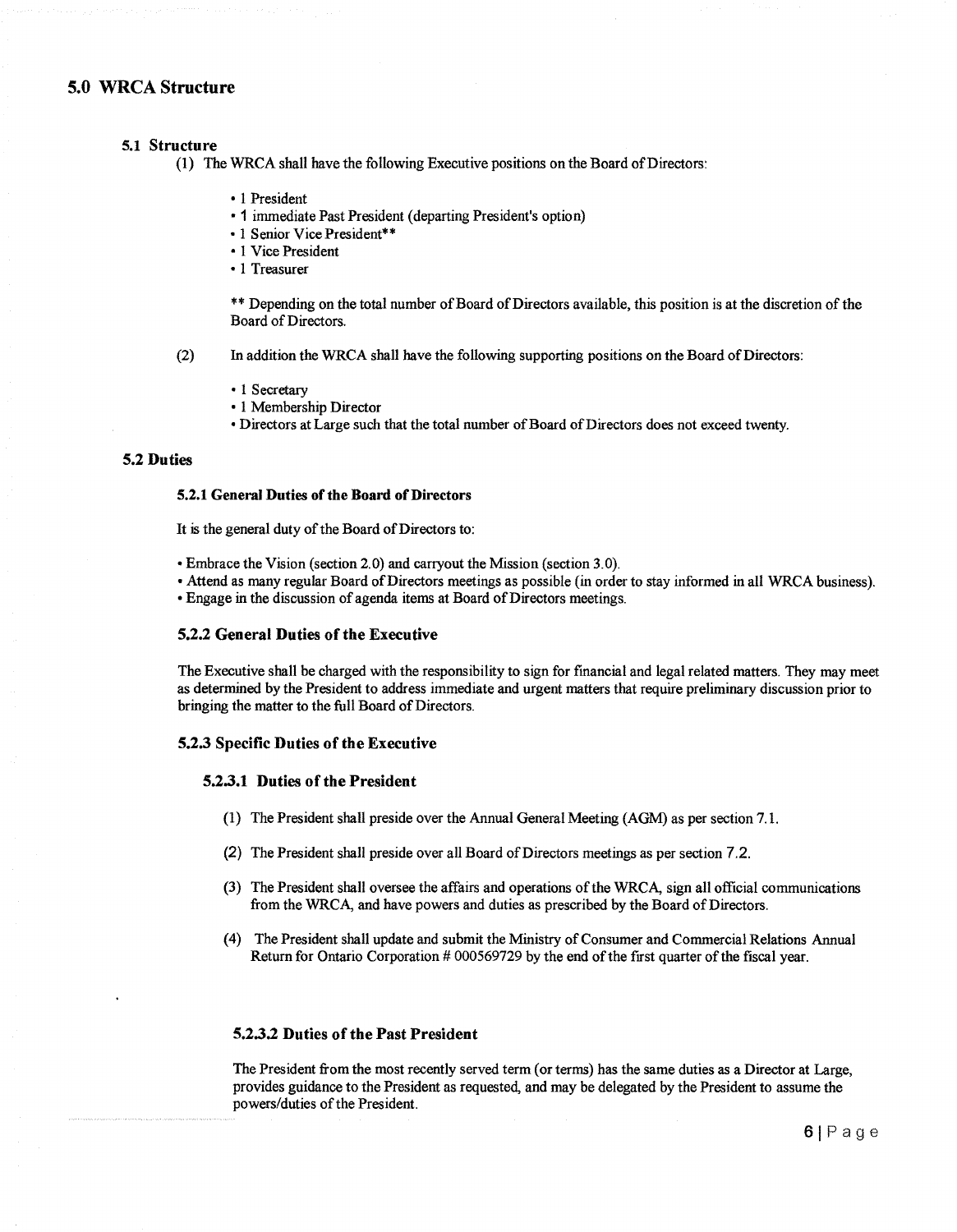#### **5.2.3.3 Duties** of Vice **President**

- (1) The Vice President(s) may be delegated by the President to assume the powers/duties of the President.
- (2) Should the President resign, or have been removed from the Board of Directors as per section 9.1, the Senior Vice President (or Vice President, if there is no Senior Vice President) automatically assumes the position of President until the next AGM

#### **5.2.3.4 Duties of tbe Treasurer**

The Treasurer shall keep full and accurate accounts of all receipts and disbursements of the WRCA in an accepted Financial Format. The Treasurer shall also effect all banking transactions, prepare periodic financial reports, and prepare the Annual Financial Statements.

#### **5.2.4 Specific Duties of tbe Remaining Board of Directors**

#### **5.2.4.1 Duties of the Secretary**

At all Board of Directors meetings, Executive meetings (if any), and the AGM, the Secretary shall record a summary of recognized discussion points, decisions, and actions.

#### **5.2.4.2 Duties of the Membership Director**

The Membership Director shall be responsible for the collection and reconciliation of the annual membership funds, maintenance of the canvassing records, and maintenance of the WRCA membership records.

#### **5.2.4.3 Duties of tbe Directors at Large**

The duty of a Director at Large is to participate on any committees of interest.

#### **5.3Term of Office**

- (1) The President and the remainder of the Board of Directors shall be elected at the AGM and hold office until the next AGM However, in the interest of WRCA business continuity, any Director re-elected at the AGM can carry-on his or her WRCA duties until the new positions are set-up at the Post AGM Board of Directors meeting as per section 7.2.1.
- (2) The President may resign his or her position by informing the Board of Directors in writing. A Director other than the President may resign in writing to the President. For a Director to be removed at the request of a fellow Director, section 9.1 shall be followed. Should the President resign, the Senior Vice President (or Vice President, if there is no Senior Vice President) automatically assumes the position of President until the next AGM **If** an Executive Director, the Secretary, the Membership Director, or a Committee Chair (or Co-chair) resigns, then the process for electing a replacement shall be followed as per section 7.2.1.4.1.
- (3) A Director shall willfully resign (or be removed via section 9.1) if one of the following conditions is met:
	- Is running for an elected municipal provincial or federal position.
	- Becomes an elected municipal provincial or federal politician.
	- No longer resides or no longer has a business in West Rouge.

#### **5.4 WRCA Committees**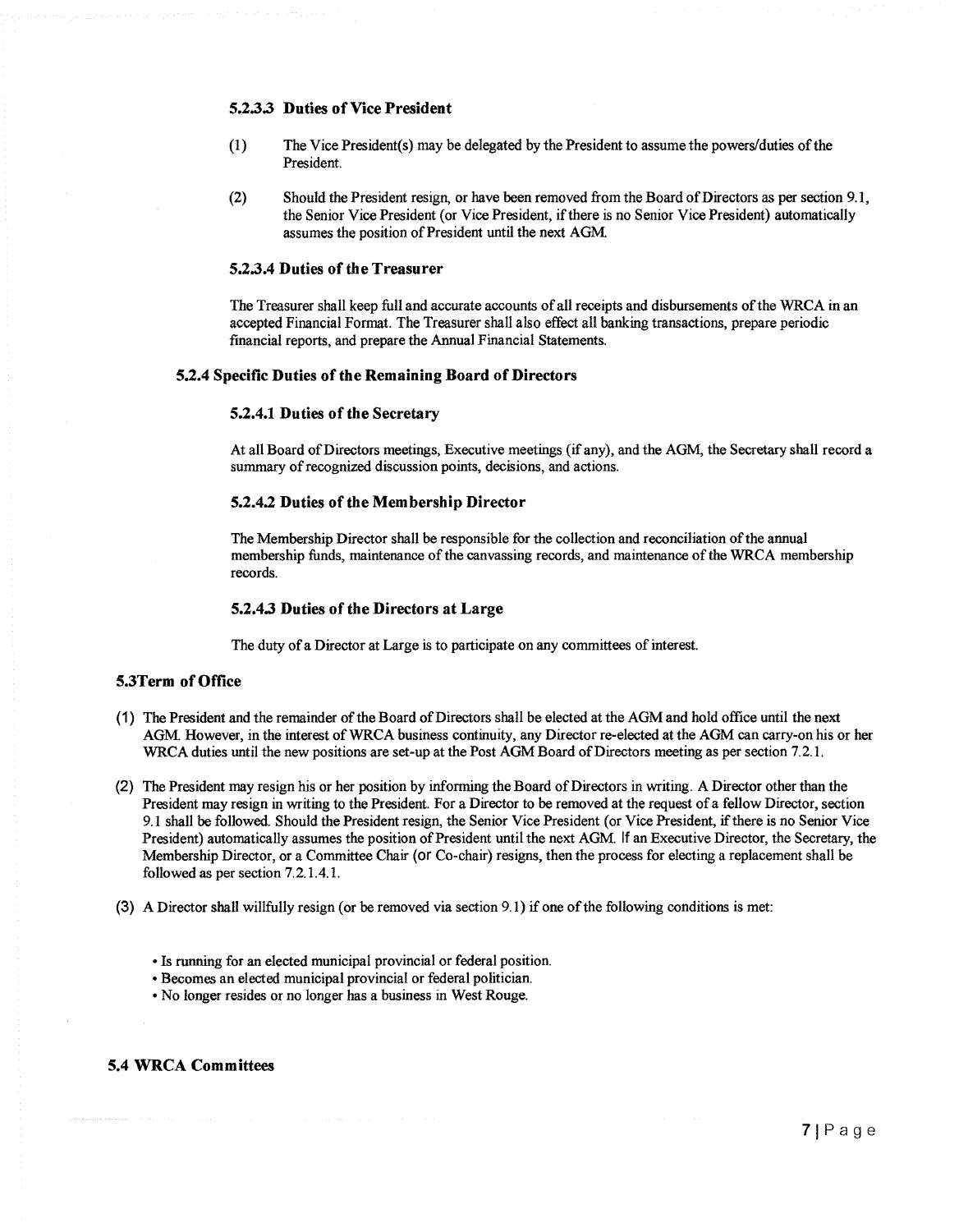#### **5.4.1 Positions**

- (1) Each committee shall have either 1 Chair or 2 Co-chairs as determined at the post AGM meeting (Section 7.2.1) and committee members consisting of Directors and/or community Members.
- (2) Directors and Community Members (refer to section 6.0) can elect to participate on one or more committees and are accepted by default. The President is a de facto member of very committee.

#### **5.4.2 Purpose**

Each committee shall endeavor to support the committee's targeted piece of the Vision.

#### **5.4.3 General Expectations**

- (1) Committees shall:
	- be called to meet by the Chair (Co-chairs) as required to discuss relevant issues to the committee's targeted piece of the Vision (section 2.0),
	- have their meetings run by the Chair (Co-chair), or delegated committee member,
	- act on discussion points as deemed necessary by the committee, or as directed by the Board of Directors, and
	- record relevant points as deemed by the committee to be brought before the board of Directors for review, further discussion, and/or approval.
- (2) Also, the Chair (or Co-Chairs) is to present a report of the committee's activities over the last term at the AGM (refer to section 7.1.3).

#### **5.4.4 Term of Committee**

- (1) Committee membership ends at the AGM However, in the interest of committee business continuity, any Director re-elected at the AGM can carry-on his or her committee's duties until new committees are set-up at the Post AGM Board of Directors meeting. Also, any Community Member (under the direction of a Board of Director) can carryon his or her committee's duties until new committees are set-up at the Post AGM Board of Directors meeting.
- (2) Removal of a Chair or Co-chair can only be recommended by a Director and shall be put in writing. Removal of a committee member (other than the Chair or Co-chair) shall be put in writing to the Chair(s). Removal of a committee member shall be voted by majority at a committee meeting with at least 70% of the committee members present. The Chair (or a Co-chair) shall inform the President of the name of the person removed from the committee within 24 hours of the decision. The President shall inform the Board of Directors of the name of the removed committee member at the next scheduled Board of Directors meeting.
- (3) Removal of a Chair or Co-chair shall be voted by majority at a Board of Directors meeting with at least 70% of the Board of Directors present. Section 7.2.1.4.1 shall be followed to elect a replacement Chair (or Co-chair).

#### **6.0 Community Association Membership**

#### **6.1Qualification for Membership**

Any resident or business person being of at least 18 years of age within the community is considered a Community Member upon payment of the annual membership fee set by the Board of Directors.

#### **6.2 Privileges**

Each Community Member is entitled to 1 vote per issue at the AGM, or any special community meeting called by the Board of Directors. Community Members are also entitled to sit on one or more WRCA committees (refer to section 5.4.1).

#### **6.3 Term** of Membership

Membership is valid until the following year's membership drive.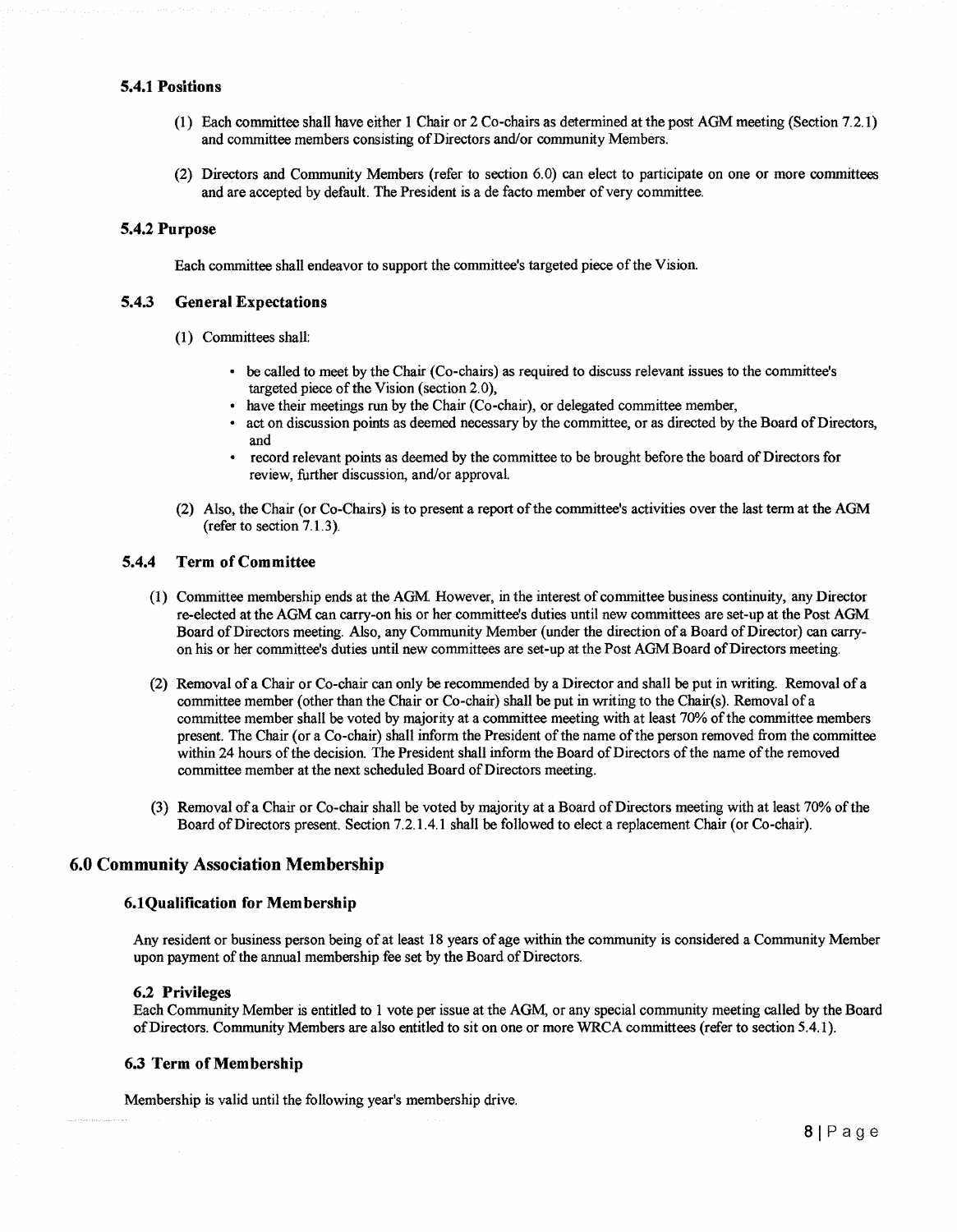#### **7.0Regular Meetings**

All regular WRCA meetings are open to Community Members and invited guests.

#### **7.1 Annual General Meeting (AGM)**

#### **7.1.1 Timing**

- (1) The AGM shall be held within the first quarter of the fiscal year as determined by the Board of Directors
- (2) The community shall be notified of the AGM during the last quarter of the fiscal year. The type of notification shall be at the discretion of the Board of Directors, but shall be accessible to all community residents and businesses.

#### **7.1.2 Attendees**

Mandatory attendees at the AGM are the available WRCA Board of Directors. Allowable attendees are interested community residents, interested community businesses, any other West Rouge associations or group, politicians representing the constituents of West Rouge, and speakers and/or guests invited by the President.

#### **7.1.3 Agenda**

**It** is the responsibility of the President to set the AGM agenda. **It** is also the President's responsibility to run the meeting (from here on in this person shall be called the AGM Chair). However, the AGM shall, as a minimum, accomplish the agenda items below:

- Approve the Minutes of the last AGM
- Provide a Treasurer's Report (oral and written, including the year-end Financial Statements).
- Approval of the Financial Statements.
- Provide oral updates (with optional written summary handouts) from all WRCA committees.
- Retirement of the current Board of Directors.
- The calling for nominations for President.
- Election by the West Rouge Membership of a new President.
- The presenting of the list of nominees for returning Directors.
- Election by the West Rouge Membership of the returning Directors.
- The calling for nominations of additional Directors (if there is still room).
- Election by the West Rouge Membership of the new Directors (if applicable).

#### **7.1.4 Process**

#### **7.1.4.1 Retirement of the Board of Directors**

The election of a new WRCA Board of Directors shall be the last order of business. Prior to the election of a new WRCA Board of Directors, the AGM Chair shall retire the current Board of Directors.

#### **7.1.4.2 Board** of Directors **Nomination and Election Process**

The AGM Chair shall proceed with the Board of Directors Nomination and Election Process unless the AGM Chair is planning to run for the position of President; in which case the AGM Chair shall turnover this process to a prearranged Community Member who is not running for the position of President and from this point forth this person shall take on the role of the AGM Chair.

#### **7.1.4.2.1 Rules and Process for President Nominations**

(1) Nomination for President can only be made by a Community Member and shall be nominated at the AGM. The nominee: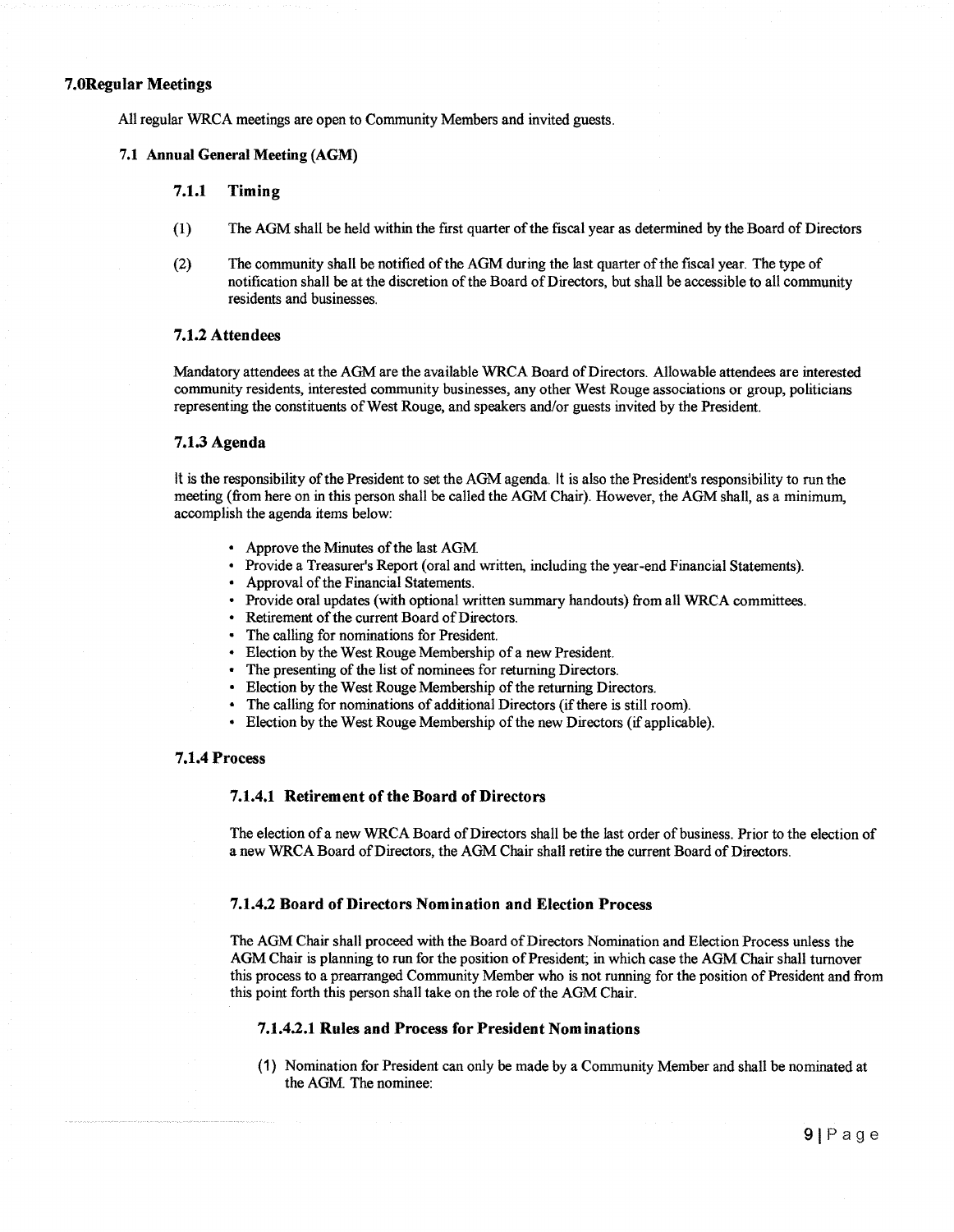- shall be a Community Member (or \$hall become one within **10** calendar days),
- shall be a current member of the Board of Directors,
- shall have been a Director for at least one full term,
- cannot have served as WRCA President for the last two consecutive terms,
- cannot be running for an elected municipal, provincial, or federal position,
- cannot be an elected municipal, provincial, or federal politician, and
- accept the nomination (in person or by a representative on the nominee's behalf)
- (2) If no current Director is nominated for President or no current Director nominee accepts the nomination for President then, and only then, the nominee need merely only:
	- be a Community Member (or shall become one within 10 calendar days),
	- not be running for an elected municipal, provincial, or federal position,
	- not be an elected municipal, provincial, or federal politician, and
	- accept the nomination (in person or by a representative on the nominee's behalf)
- (3) A Community Member shall second all nominations.
- (4) **If** there are still no nominations for President, then the current President is acclaimed as President for another term as long as he or she accepts, and all of the nominee conditions in paragraph (2) above are met.

#### **7.1.4.2.2 Rules and Process for Electing the President**

- (1) Should there be only one accepted nomination for President, then that nominee is acclaimed as President without an election.
- (2) If there is more than one nominee for President, then prior to the election for President, each nominee shall be given an equal amount of time to publicly speak to the Community Members in attendance. The AGM Chair (based on the AGM Chair's discretion and the number of nominees) shall determine the time allotted for President Nominee speeches. The order in which the nominees shall speak shall be randomly chosen.
- (3) After the last nominee has spoken, the AGM Chair shall call an election for President by soliciting, from Community Members in attendance, votes (by a show of hands) for President, one nominee at a time, in the order in which they spoke. Should there not be a majority vote for one of the nominees after the first round of elections; the nominee with the lowest number of votes shall be dropped from the list of nominees. The election procedure for President is then to be repeated until one of the nominees has achieved a majority vote.

#### **7.1.4.2.3 Rules and Process for Director Nomination**

- (1) The current Board of Directors shall provide a list of Directors being nominated to return and the list of names shall be read aloud by the AGM Chair. Returning Board of Directors must meet the conditions in paragraph (2) below.
- (2) If, after the completion of the returning Directors election, there is still room for additional Directors (refer to section 5.1) then nominations for Directors can be made by a Community Member and shall be nominated at the AGM. The nominee shall:
	- be a Community Member (or shall become one within 10 calendar days),
	- not be running for an elected municipal, provincial, or federal position,
	- not be an elected municipal, provincial, or federal politician, and
	- accept the nomination (in person or by a representative on the nominee's behalf).
- (3) A Community Member shall second all nominations for Director positions (except for returning directors).
- **7.1.4.2.4 Rules and Process for Electing Directors**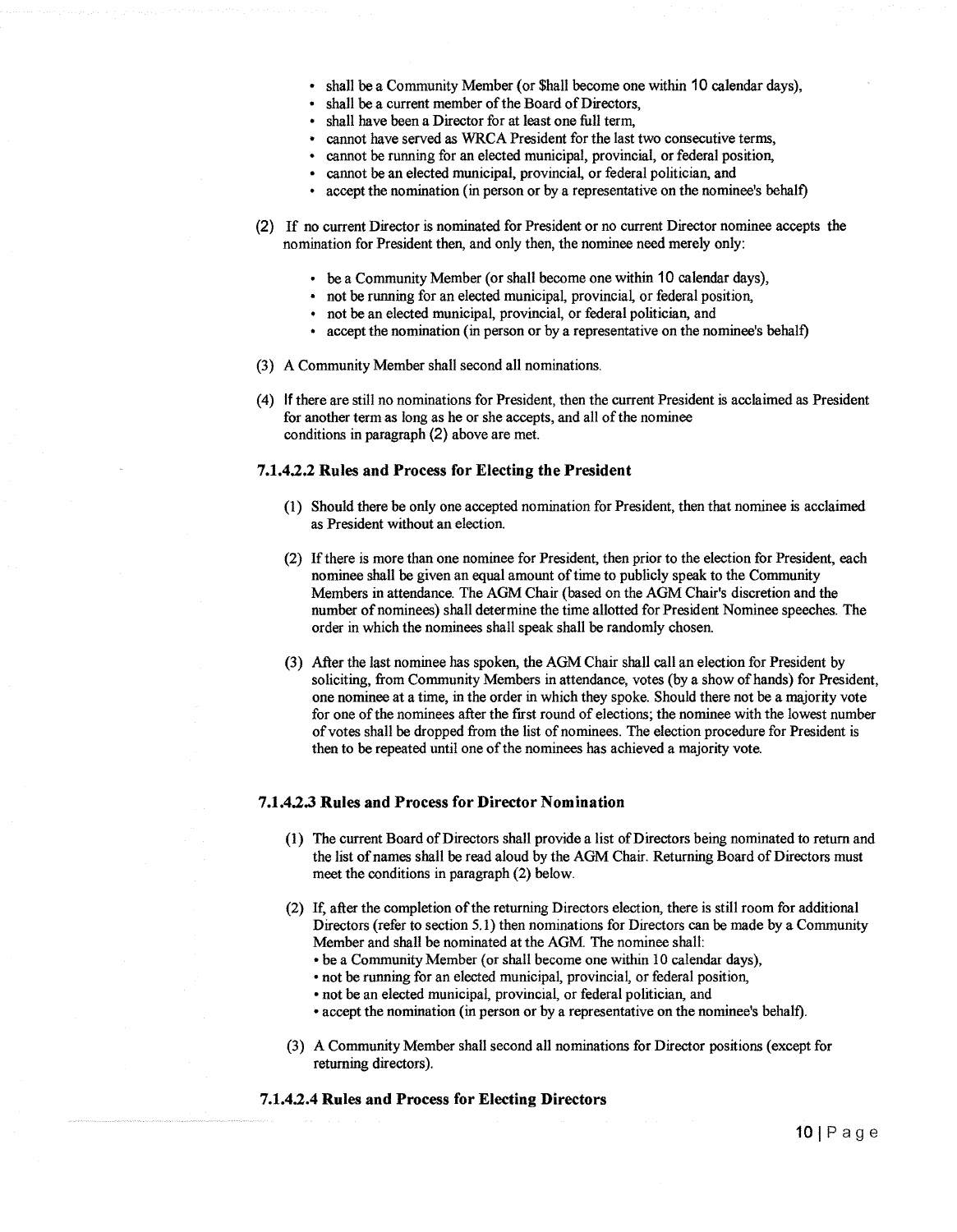- (1) After the list of returning Directors nominees has been read aloud, the AGM Chair shall solicit, from Community Members in attendance, votes (by a show of hands) in favour of the listed Directors returning. The AGM Chair shall then solicit, from Community Members in attendance, votes (by a show of hands) not in favour of the listed Directors returning. Should the voting (by majority of casted votes) result in the listed Directors not returning, the AGM Chair shall repeat the voting process, one returning Director at a time, in the order that the names are listed.
- (2) If additional Director nominations have been received (as per section 7.1.4.2.3) the AGM Chair shall read aloud the names of the accepted nominees.
- (3) If the number of nominees is less than or matches the number of remaining Board of Director positions available, then the AGM Chair shall then solicit, from Community Members in attendance, votes (by a show of hands) in favour of the additional Director nominees. The AGM Chair shall then solicit, from Community Members in attendance, votes (by a show of hands) not in favour of the additional Director nominees. Should the voting (by majority of casted votes) result in the additional Director nominees not be voted-in, the AGM Chair shall repeat the voting process, one nominee at a time, in the order that they were nominated.
- (4) If there are more nominees than remaining Board of Director positions available, then prior to voting, each nominee shall be given an equal amount of time to publicly speak to the Community Members in attendance. The AGM Chair (based on his or her discretion and the number of nominees) shall determine the time allotted. The order in which the nominees shall speak shall be randomly chosen After the last nominee has spoken, the AGM Chair shall solicit, from Community Members in attendance, votes (by a show of hands) for the position sought one nominee at a time, in the order in which they spoke. The nominee with the lowest number of votes shall be dropped from the list of nominees. The election procedure is then to be repeated until the number of remaining nominees matches the number of available remaining Board of Director positions.

#### **7.1.4.2.5 Rules and Process for Electing the Treasurer**

The Treasurer is elected in the same way as all Directors on the Board but before access to the Financial Records is allowed there must be a police check and a credit report. These reports must be submitted to the President and Secretary for verification The information in these reports is considered confidential and will be held by the President outside of the general files. .

#### **7.2 Board** of Directors **Meetings**

#### **7.2.1 Post AGM Board** of Directors **Meeting**

#### **7.2.1.1 Timing**

The President shall call a Post AGM Board of Directors meeting within 30 calendar days of the AGM.

#### **7.2.1.2 Attendees**

Attendees of the Post AGM Board of Directors meeting are the recently elected President, Past President, and the recently elected Directors. Community Members are free to attend and observe the meeting providing the President is notified prior to the meeting. The quorum for the transaction of business at the Post AGM Board of Directors meeting shall not be less than six Directors or 50% of the Board of Directors (whichever is less) in attendance. In the eventuality of less than a quorum being in attendance, the President shall reschedule the meeting as soon as possible.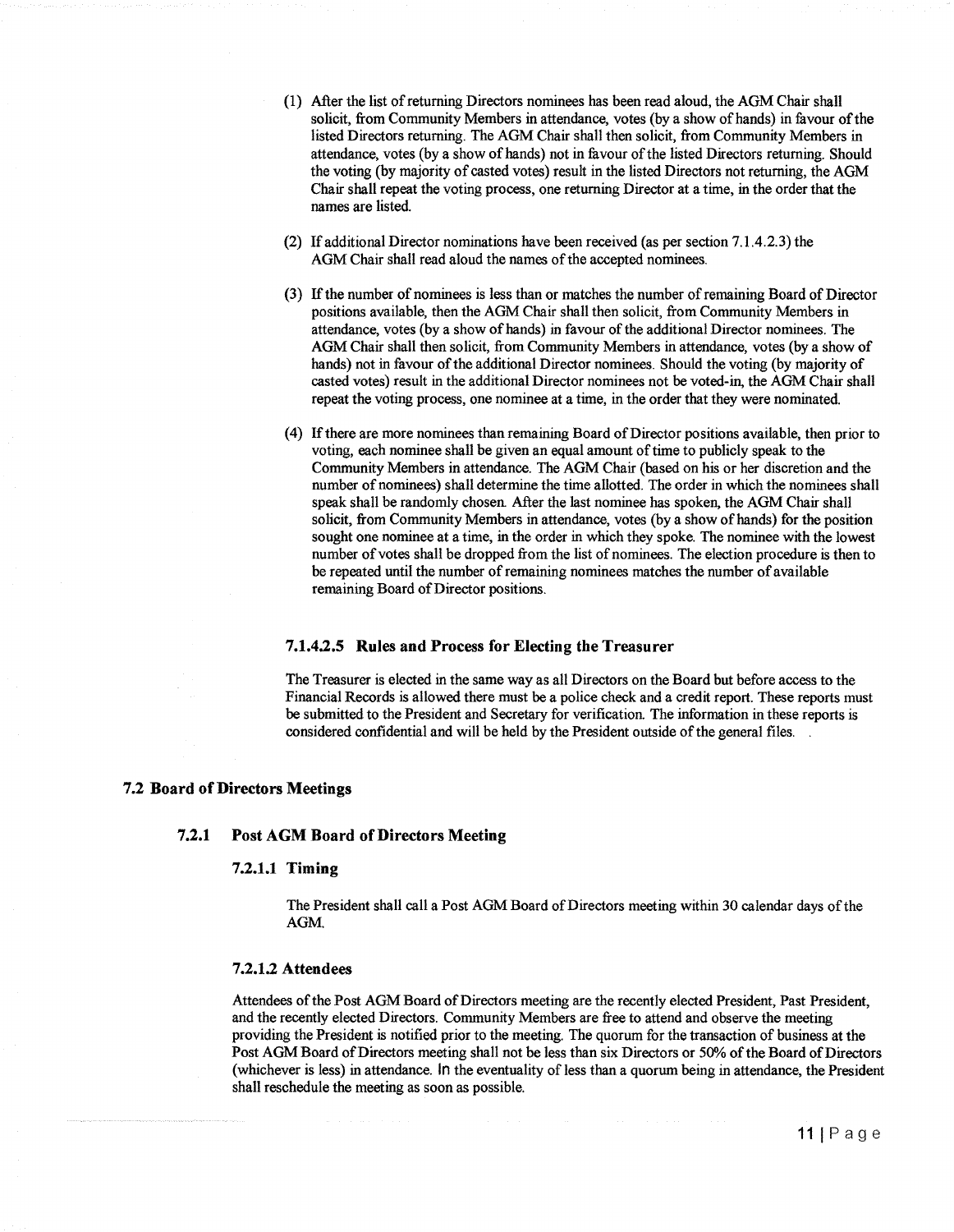#### **7.2.1.3 Agenda**

It is the responsibility of the President to set the agenda for the Post AGM Board of Directors meeting. However, the meeting shall, as a minimum, accomplish the agenda items below:

- elect a Secretary,
- approve the Minutes of Meeting from the last Board of Directors meeting.
- elect the Executive (listed in section 5.1- Note: the Past President is an acclaimed position),
- elect the Membership Director,
- determine which committees are to be formed for this term of the WRCA, and
- elect Chairs (or Co-Chairs) for each committee formed.

#### **7.2.1.4 Process**

#### **7.2.1.4.1 Electing WCRA Positions**

- (1) When filling Executive positions, the position of Secretary, Membership Director, or the Chairs and Co-Chairs of committees, the President shall call for nominations from the Board of Directors. A different Director shall second all nominations and the nominee shall accept the nomination for he or she to be considered for the position nominated. If the number of accepted nominations matches the number of positions being sought, then the nominee(s) are acclaimed with no vote.
- (2) If there are more nominees than position sought, then prior to voting, each nominee shall be given an equal amount of time to publicly speak to the Board of Directors in attendance. The President (based on his or her discretion and the number of nominees) shall determine the time allotted. The order in which the nominees shall speak shall be randomly chosen. After the last nominee has spoken, the President shall solicit, from the Board of Directors in attendance, votes (by a show of hands\*) for the position(s) sought, one nominee at a time, in the order in which they spoke. The nominee with the lowest number of votes shall be dropped from the list of nominees. The election procedure is then to be repeated until the number of remaining nominees matches the number of positions sought.

\* At the request of any Director and upon agreement of the President, the voting shall go to secret ballot (in lieu of "by show of hands").

#### **7.2.1.4.2 Other Board** of Directors **Business**

For other Board of Directors business process refer to section 7.2.2.4.

#### **7.2.2 Subsequent Board of Directors Meetings**

#### **7.2.2.1 Timing**

The day, time, and place for the regular meetings shall be pre-determined by the Board of Directors, for the duration of the WRCA's term. There shall be regular meetings between AGMs (excluding the months of July and August) and at other such times as called by the President. Board of Directors shall receive notification of the meeting at least 48 hours in advance. **7.2.2.2 Attendees** 

Attendees of Board of Directors meetings are the Board of Directors. Community Members are free to attend and observe any Board of Directors meeting providing the President is notified prior to the meeting. The quorum for the transaction of business at Board of Directors meetings shall not be less than six Directors or 50% of the Board of Directors (whichever is less) in attendance. In the eventuality of less than a quorum being in attendance, the President shall reschedule the meeting as soon as possible.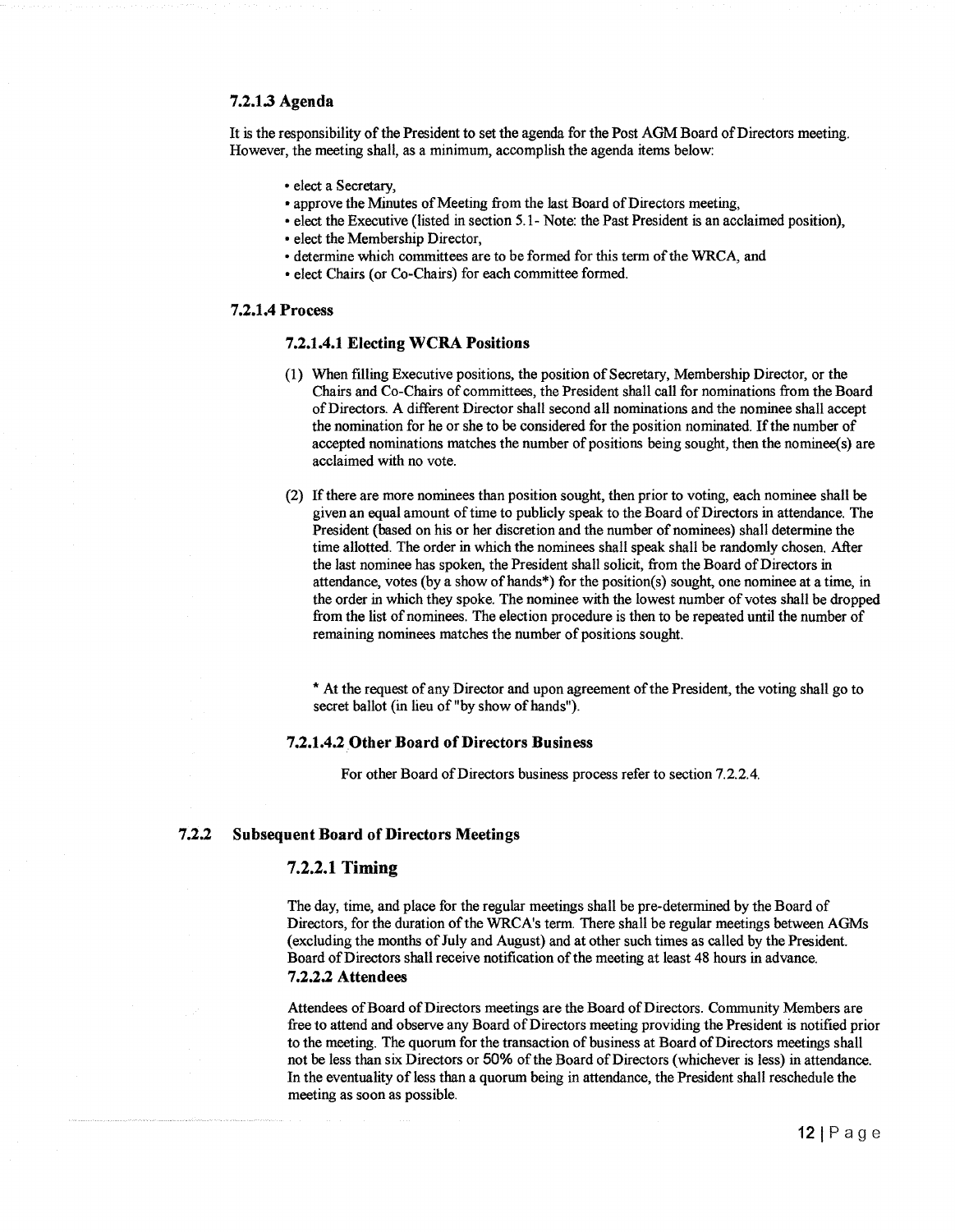#### **7.2.2.3 Agenda**

- (1) **It** is the responsibility of the President to set the agenda for the Board of Directors meetings. Before the start of the meeting the Agenda is to be distributed to all attendees. However, the meeting shall, as a minimum, accomplish the agenda items below:
	- approval of the last Board of Directors Minutes of Meeting,
	- distribution and presentation of the Treasurer's statement of Revenue and Expenditures,
	- approval of the statement of Revenue and Expenditures, and
	- updates from the committees.
- (2) Issues to be presented to the Board of Directors should be submitted to the President well before the meeting. The Chairperson presiding has the discretion to defer any set agenda item (or issue raised during a Board of Directors meeting) to a future Board of Directors meeting.

#### **7.2.2.4 Process**

- (1) At all meetings of the Board of Directors, every debated issue shall be decided by a majority vote. Each Director is entitled to one vote. A secret ballot can be requested by a Director but shall be agreed to by the chairperson running the meeting. In the case of an equality of votes, the chairperson has a second and deciding vote.
- (2) **If** a Director believes they have a conflict of interest on an issue brought before the Board of Directors, they shall identify the conflict and refrain from further discussion and voting on the matter in question. If a Director believes another member has a conflict of interest on an issue brought before the Board of Directors, the Director raising the potential conflict shall identify the conflict to the Board of Directors for discussion. If the Director whose bias is challenged does not agree that a conflict exists, the other Board of Directors present shall vote on the matter. If a conflict of interest is deemed to have occurred the Director in conflict shall refrain from participating in further discussion and voting.
- (3) A declaration by the Chairperson that a resolution has been carried shall be recorded in the Minutes of Meeting.

#### **7.3 Committee Meetings**

#### **7.3.1 Timing**

The Chair (Co-chairs) of each committee shall set the timing of each meeting and provide as much notice as possible to committee members.

#### **7.3.2 Attendees**

Attendees of committee meetings are to include the Chair (or Co-chairs); committee members, and guests invited by the committee Chair (or Co-chairs). Community Members are free to attend and observe any committee meeting providing the Chair (or Co-chairs) is notified prior to the meeting. The quorum for the transaction of business at committee meetings shall not be less than 50% of the committee members in attendance. In the eventuality of less than a quorum being in attendance, the Chair (Co-chair) shall reschedule the meeting as soon as possible.

#### **7.3.3 Agenda**

- (1) It is the responsibility of the Chair to set the committee meeting agenda. If there are Co-chairs, then one Co-chair shall be charged with setting the agenda and shall be considered the Chairperson Presiding for that meeting. Prior to the start of the meeting the agenda shall be distributed to all attendees.
- (2) Issues to be presented at a committee meeting should be submitted to the Chair (or a Co-chair charged with setting the agenda as outlined in paragraph (1) well before the scheduled meeting. The Chairperson Presiding has the discretion to defer any set agenda item (or issue raised during a committee meeting) to a future committee meeting.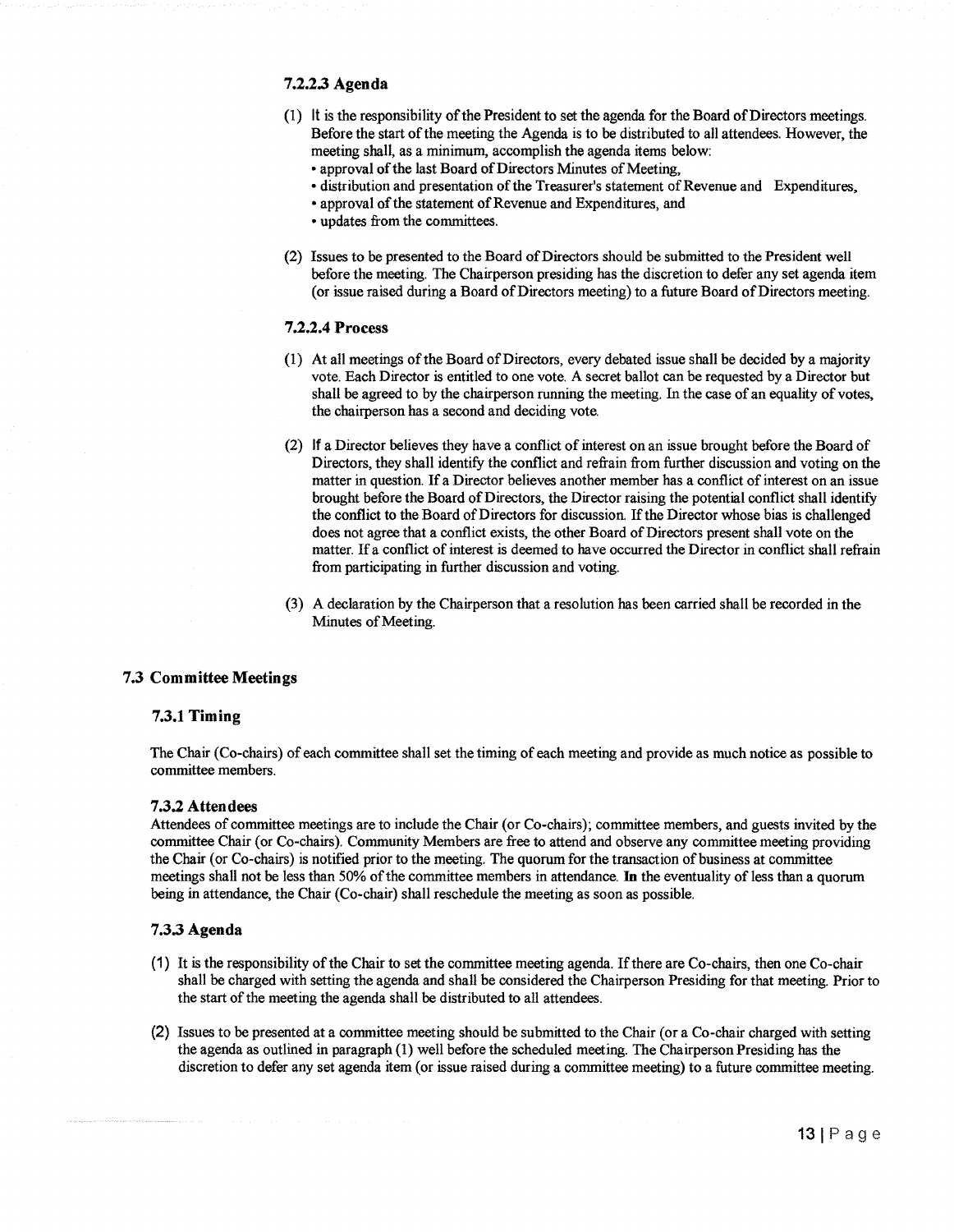#### **7.3.4 Process**

- (1 ) At all committee meetings, every debated issue shall be decided by a majority vote. A secret ballot can be requested by a Committee member but shall be agreed to by the Chairperson Presiding. In the case of an equality of votes, the Chairperson Presiding has a second and deciding vote.
- (2) Attendees are to follow section 7.2.2.4, paragraph (2), when confronted with any conflict of interest issues.
- (3) The Chairperson Presiding shall decide what issues shall be brought before the Board of Directors for further review.

#### **8.0 Finance**

#### **8.1 Receipts**

All moneys received by the WRCA shall be deposited by an Executive Director into an accredited bank in the name of the WRCA

#### **8.2 Disbursements**

- (1) All disbursements shall be made by cheque (or other monetary instnunent, if required). Cheques shall be signed by two executive officers.
- (2) No expenses are to be paid for by cash belonging to the WRCA. Where possible, all expenses incurred by the WRCA are paid by cheque from the WRCA. Where this is not possible the Treasurer may authorize any Director to incur expenses on behalf of the WRCA and submit original receipts or invoices for reimbursement

#### **8.3 Investments**

Moneys on deposit not immediately required shall be invested in Guaranteed Investment Certificates (GIC), or other guaranteed monetary instrument. The Treasurer shall determine the amount and term of these investments.

#### **8.4 Approvals**

#### **8.4.1 Donations**

All requests for a donation shall be submitted in writing to the President. The President may require the donation requester to address the Board of Directors and/or provide any documentation (including fmancial statements) in support oftheir request. Upon the donation request being approved by the Board of Directors (as per section 7.2.2.4) the Treasurer shall issue a cheque in the amount approved.

#### **8.4.2 Events**

The Board of Directors shall approve the budget for any existing, or proposed event sponsored solely (or in part) by the WRCA as per section 7.2.2.4.

#### **8.4.3 Other Expenditures**

The Board of Directors shall approve all other expenditures as per section 7.2.2.4, with the exception of minor recurring expenses, which can be approved by the Treasurer.

#### **8.5 Record Keeping**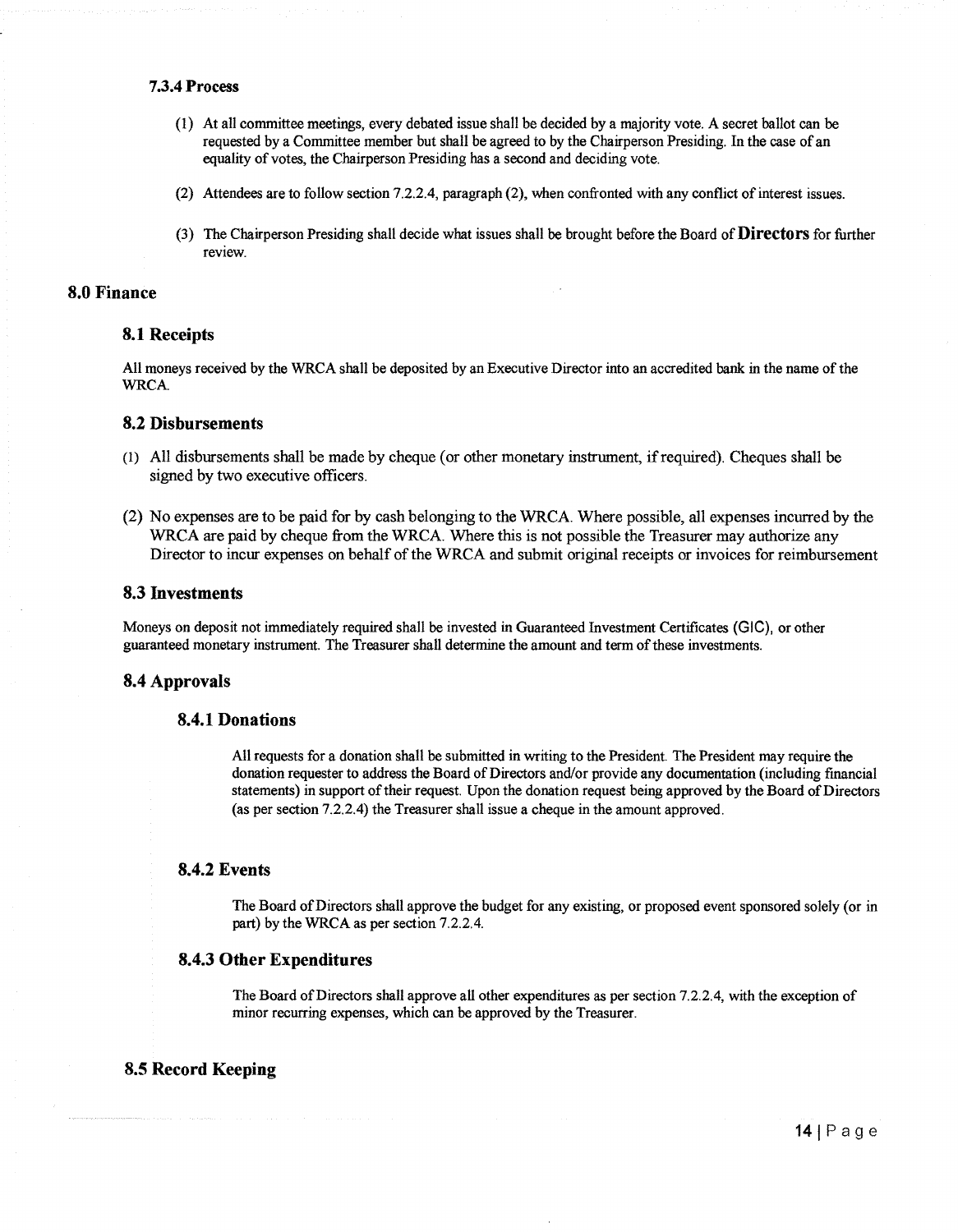#### **8.5.1 Books and Records**

The Treasurer shall keep full and accurate accounts of all receipts and disbursements to the WRCA in an accepted Financial Format with all supporting documentation, banking records, and fmancial reports.

#### **8.5.2 Financial Reports**

The Treasurer shall:

- I Prepare statements of revenues and expenditures for approval of the Board of Directors at each regular Board of Directors meeting, or at the request of the President,
- II Prepare the Annual Financial Statements for approval at the AGM,
- III Prepare for the WRCA website on an annual basis a Statement of Profit and Loss with Prior Year comparisons that is to include a supporting report on groups and events that received funding during the most recent year, and
- IV Prepare and file the annual income tax return.

#### **8.5.3 Review**

- I The Treasurer shall review the membership records maintained by the Membership Director at the end of each campaign, review all advertising records, revenues and expenses for the West Rouge Life magazine and review the records for revenue and expenses for the West Rouge web site to ensure that all revenue collected has been deposited in the WRCA's bank account.
- II A quarterly bank reconciliation will be under taken and maintained by a **BOD** member or a resident designated for this purpose. Any discrepancy will be investigated and resolved. The reconciliation will be signed and fIled with the Financial Statements
- III Any member of the WRCA Board of Directors has the right to review with the Treasurer supporting documentation of revenues and expenses for the current or previous fiscal years with 30 days of such request submitted to the President.
- IV An audit of the accounts of the WRCA can be trigger
	- (a) A motion made by a Member of the Board of Directors, seconded and approved by the Board of Directors;
	- (b) A letter to the Board of Directors from a WRCA member signed by 25 other Association members.

#### **9.0 Mid-term Removal of a Board of Director & Appointment of a Director at Large**

#### **9.1 Midterm Removal of a Board** of Director

#### **9.1.1 Recommendation for the Removal of a Board of Director**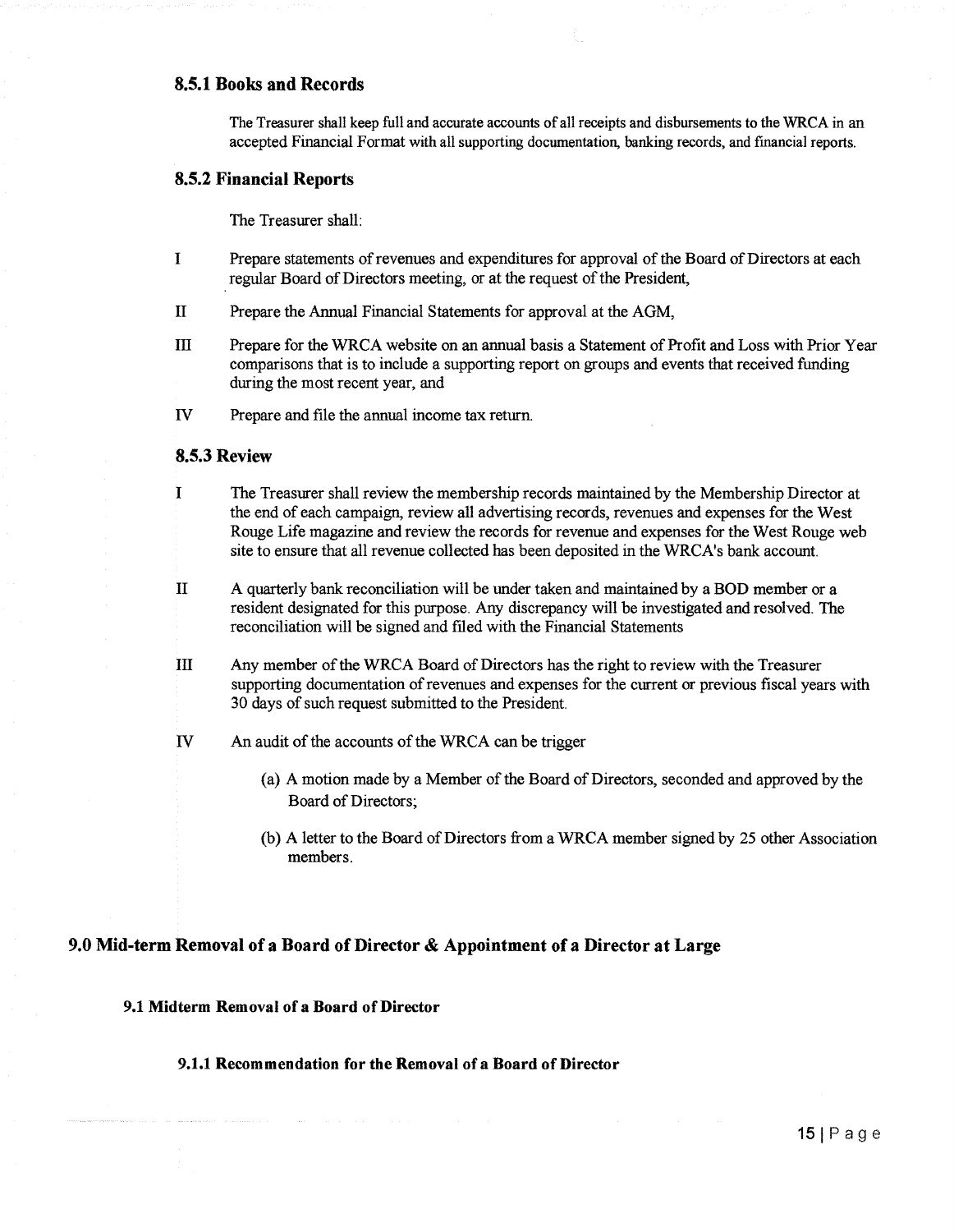- (1) Any Board of Director can at any time recommend the removal of a fellow Board of Director. The recommendation shall be made to the President in writing. If the recommendation is for the removal ofthe President, then:
	- if the request is coming from one of two Vice Presidents, then the written request is to be made to the other Vice President,
	- if the request is coming from the one and only Vice President, then the written request is to be made to the Treasurer, or
	- if the request is coming from a Board of Director, then the written request is to be made to the Senior Vice President (or Vice President if there is no Senior Vice President).

From here on in, the person receiving the notification shall be referred to as the "Mediator"

- (2) The written submission shall, as a minimum, include:
	- the name and signature of the Director making recommendation for removal (from here on in to be referred to as the "Requester"),
	- the Requester's position on the Board of Directors,
	- the name and position of the Board of Director targeted for removal (from here on in to be referred to as the "Removee"), and
	- the rationale for requesting the removal of the Removee.

#### **9.1.2 Conflict Resolution**

Prior to escalating the matter to some or all of the Board of Directors, the Mediator shall approach the Removee and provide them with an opportunity to volunteer to resign from the Board of Directors. If the Removee does not volunteer to resign, the Mediator shall attempt to mediate the matter between the parties. If after the attempted mediation the matter is not resolved to the satisfaction of all parties, either party has the right to request the matter be escalated to the Board of Directors for further review.

#### **9.1.3 Decision for Removal**

- (1) Should the dispute have escalated to the Board of Directors, a decision to remove a Board of Director shall be made no later than the next scheduled Board of Directors meeting.
- (2) The Mediator shall be in charge of the removal proceedings.
- (3) At least 70% of the total Board of Directors shall support the removal of a Board of Director (via secret ballot vote). If removal is supported, the removal is immediate and the removed Board of Director's name shall be stricken from Board of Directors records. The removed Board of Director shall receive written notification of the Board of Directors decision no later than 10 calendar days post the decision.
- (4) If the President was removed, the Senior Vice President (or Vice President, if there is no Senior Vice President) automatically assumes the position of President until the next AGM or until he or she resigns or is removed by section 9.1. For replacing the Vice President who is now President, or if an Executive Director, the Secretary, Membership Director, or Committee Chair (or Co-chair) was removed, the process for electing a replacement shall be followed as per section 7.2.1.4.1.

#### **9.2 Appointment of a Director at Large**

- (1) At any point between Annual General Meetings, a Community Member can be nominated for WRCA Director at Large as long as all of the following is met:
	- there is still room on the Board of Directors as per section 5.1,
	- $\bullet$  the nominee is a current Community Member,
	- is not be running for an elected municipal, provincial, or federal position,